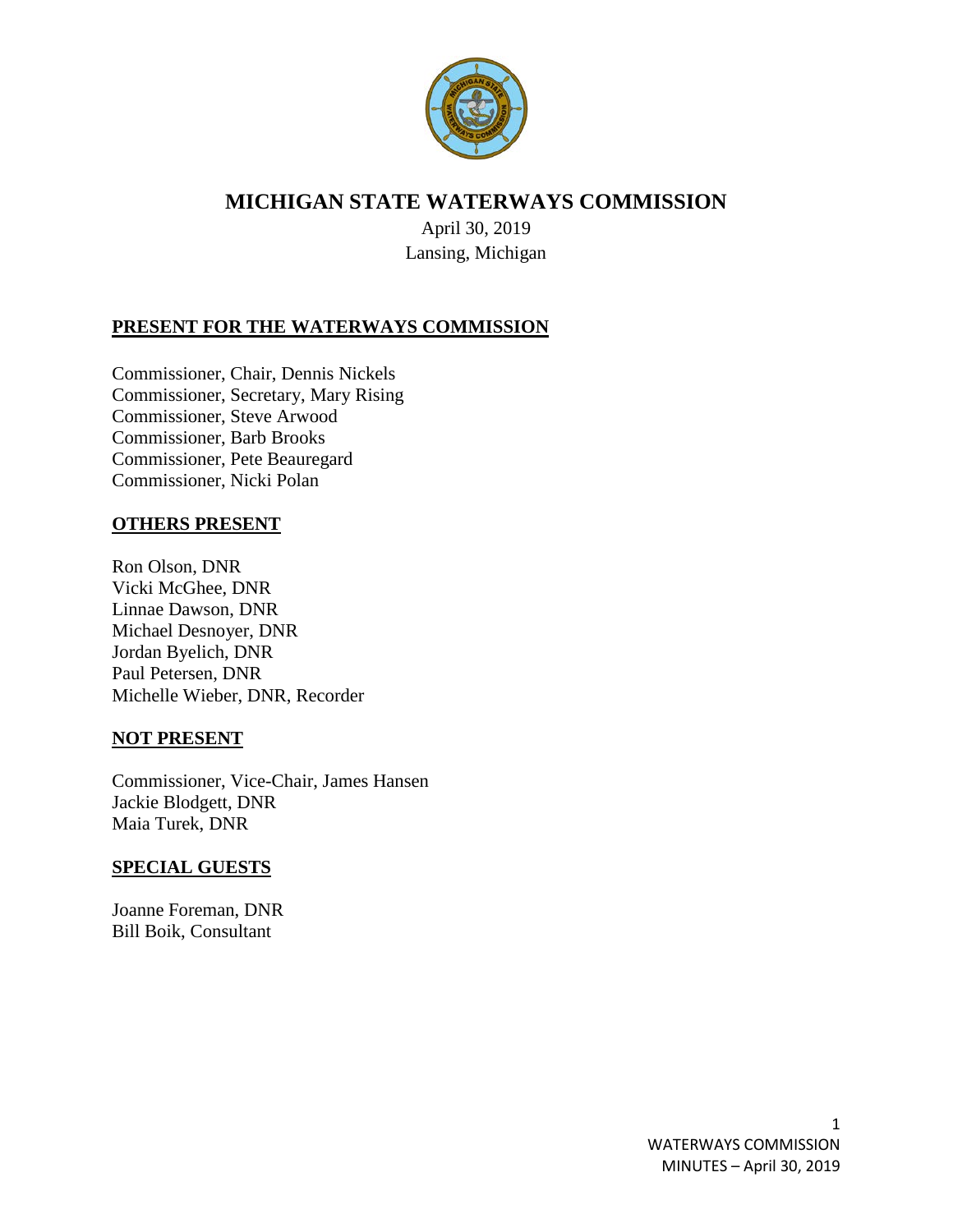

#### **MINUTES MICHIGAN STATE WATERWAYS COMMISSION**

### **OPENING COMMENTS**

Chair Dennis Nickels, called the meeting to order at 9:02 a.m., April 30, 2019. Those present recited the Pledge of Allegiance.

### **PUBLIC COMMENT**

Written correspondence: George Kemp Marina of Sault Ste. Marie submitted a letter to the Michigan State Waterways Commission, requesting a variance to add 5 additional seasonal slips. The request was approved.

There were no public appearances or comments.

Non-agenda items: Commissioner, Barb Brooks initiated conversation towards the vacancy at the Portage restaurant located at Presque Isle State Harbor. The Portage is leased from the DNR to a concessionaire and is a critical component to the harbors' business. It was announced on May 1, 2019 that the current concessionaire was the sole bidder for this contract.

## **ACTION ITEMS**

## **APPROVAL OF MINUTES**

**MOTION:** Chair Dennis Nickels asked for a motion for approval of the minutes from the February 8, 2019 Michigan State Waterways Commission meeting. The motion was put into place by Commissioner Steve Arwood and was seconded by Commissioner Mary Rising. Motion carried unanimously, 6-0.

**MOTION:** Chair Dennis Nickels asked for a motion for approval in support of resolution number 04-2019-01, Resolution to Approve the Grant Awards for Waterways Funding. The motion was put into place by Commissioner Barb Brooks and was seconded by Commissioner Steve Arwood. Motion carried unanimously, 6-0.

#### **COMMITTEE REPORTS**

## **FACILITIES**

**Paul Petersen** discussed the list of communities who applied for Grant-in-Aid funding for various improvements. A total of 22 applications were submitted by the April 1, 2019 deadline.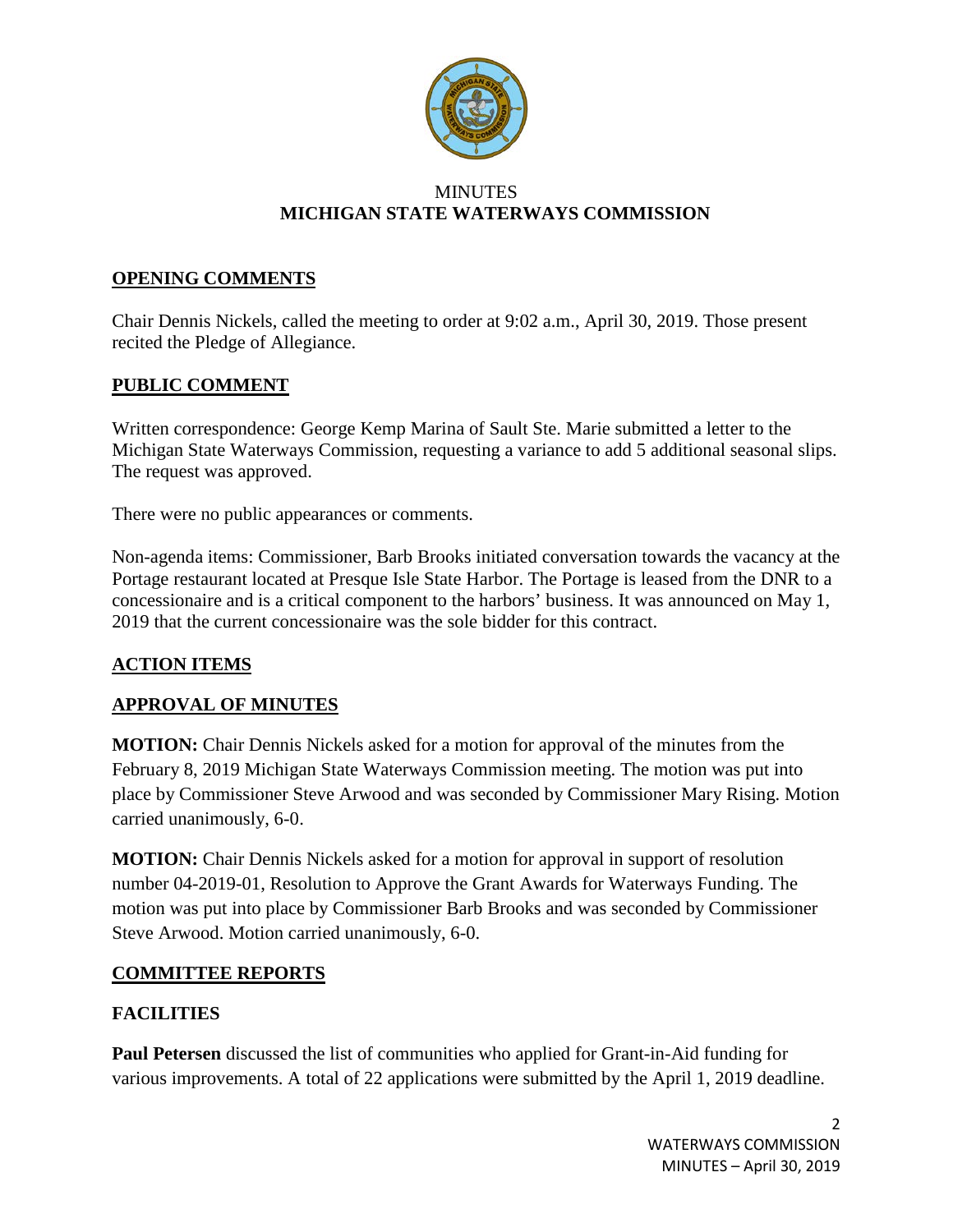

## **FINANCE**

The Finance Subcommittee met on April 19, 2019. **Michael Desnoyer** mentioned that reservation numbers are strong at 50%, as of the end of March.

# **FINANCIAL UPDATES**

**Michael Desnoyer** provided a summary of updates based on the information provided in the meeting packet, which was provided to all Commissioners for their information. The update included an explanation of funding sources, revenue, and expenditures.

### **OPERATIONS UPDATES**

**Linnae Dawson** provided the only update to the Commission, one variance request came through from George Kemp Marina. The marina requested to increase their seasonal slip allotment by 5 slips. The Operations Subcommittee supported the request.

### **GUEST SPEAKER**

Special guest, **Joanne Foreman**, Invasive Species Program Communications Coordinator, Department of Natural Resources, addressed the Commission with information regarding Aquatic Invasive Species (AIS). Through the Michigan Invasive Species Grant Program (MISGP), the goals are: Prevent new introductions of invasive species through outreach and education, monitor for new invasive species as well as expansions of current invasive species, respond and conduct eradication efforts to new findings and range expansions, and lastly, manage and control species in a strategic manner. MISGP has awarded nearly \$1 million to treat phragmites on Michigan's coastlines and inland areas.

Special guest, **Bill Boik,** Consultant, spoke to the Commission regarding the Michigan Port Collaborative. Bill provided the Commissioners with the Economic and Fiscal Impacts of Michigan's Ports and Harbors, 2017. In summary, the study builds and analyzes comprehensive economic impact models of Michigan's ports, and harbors. These comprehensive models include traditional maritime measures, but also estimate other economic engines in the ports and harbors, most notably, the impacts associated with water-based tourism and recreation.

## **PROJECT REPORT**

The Michigan State Waterways Development Program Project Report was included in each commissioner's meeting packet for their information.